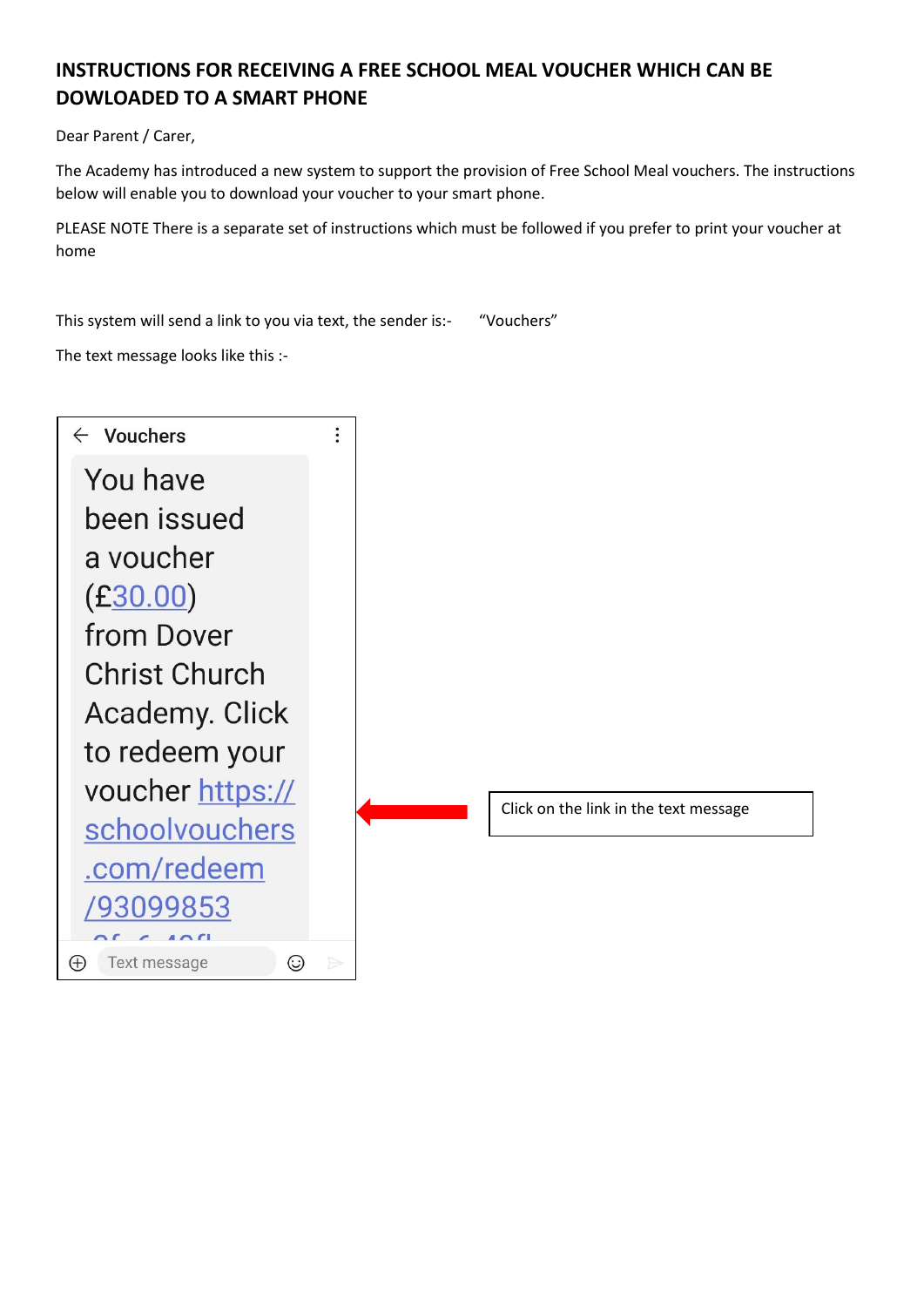

Enter your mobile number and press continue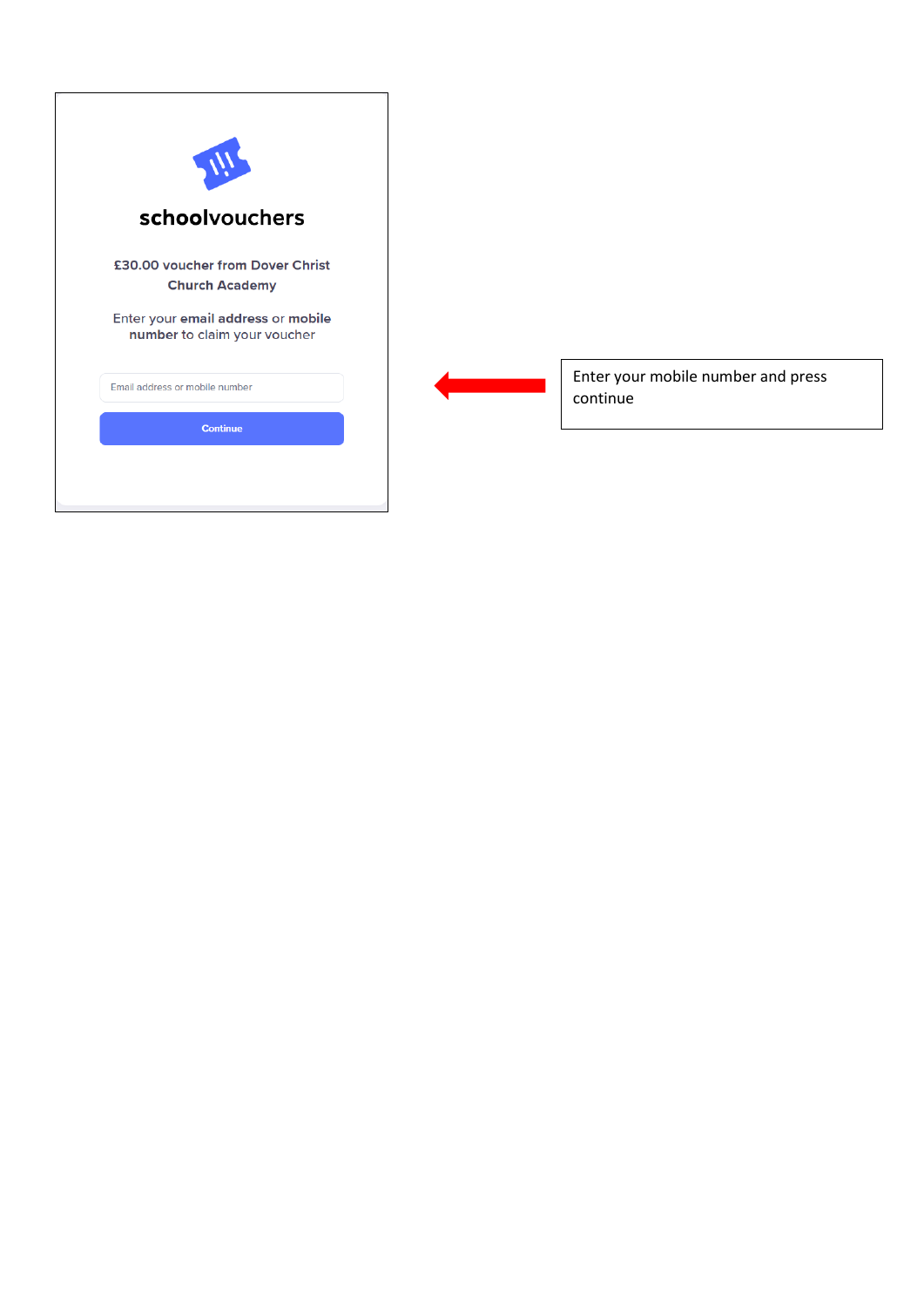$02 - UK_{\oplus 1}^{46}$ 

◎ \*69% ■ 10:54



Please add a few additional details at each prompt

Name

Email address and

**MOBILE NUMBER**

**Tick** the box agreeing to terms and conditions

**Click on** save and continue

reserved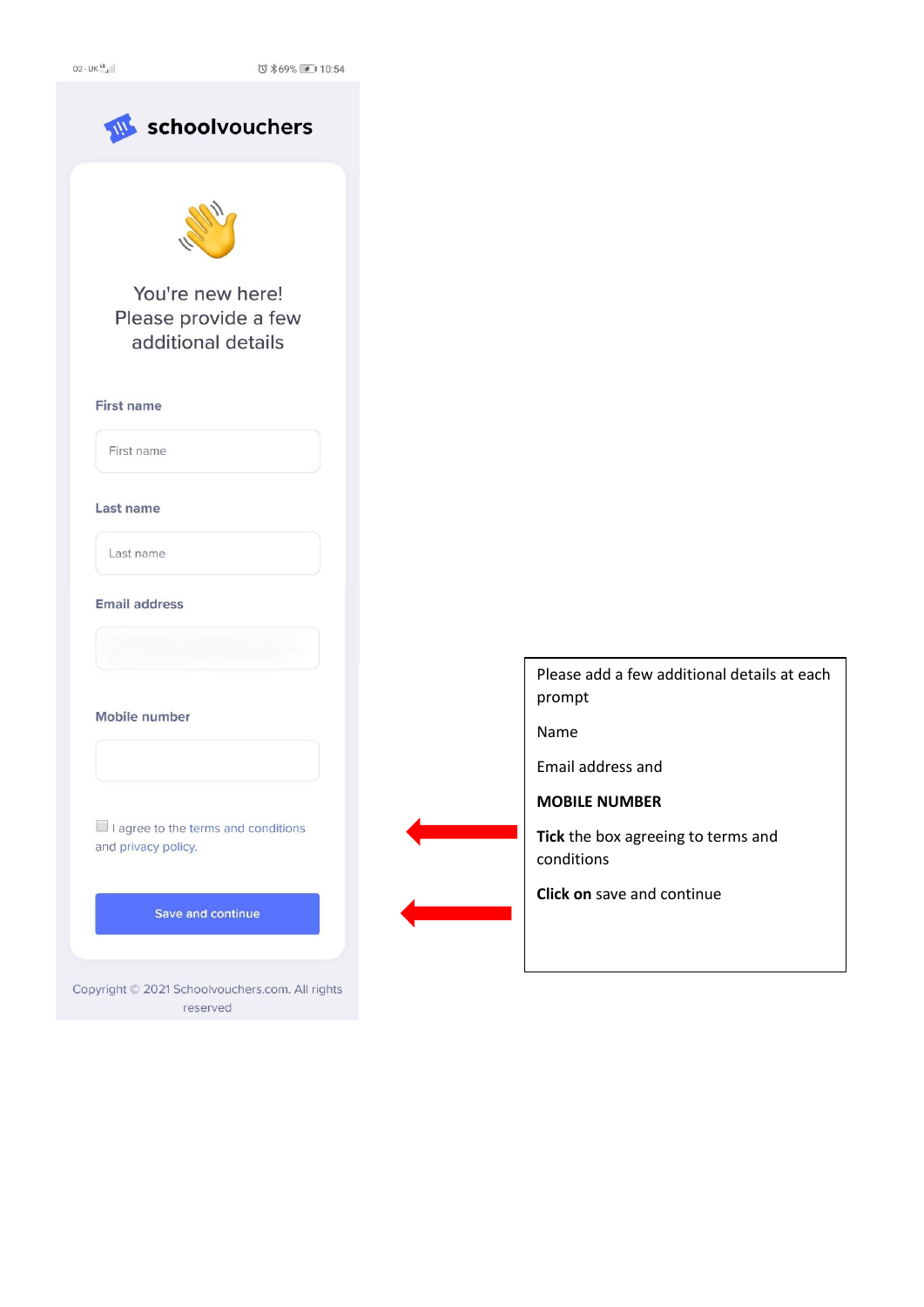

You should then receive notification that a secure link has been sent to you in a separate text message or email

Please confirm your email address to claim your voucher.

> Confirm email address

This email is intended for you. Please don't share it with anyone. The link will expire shortly.

Enter your email address at the prompt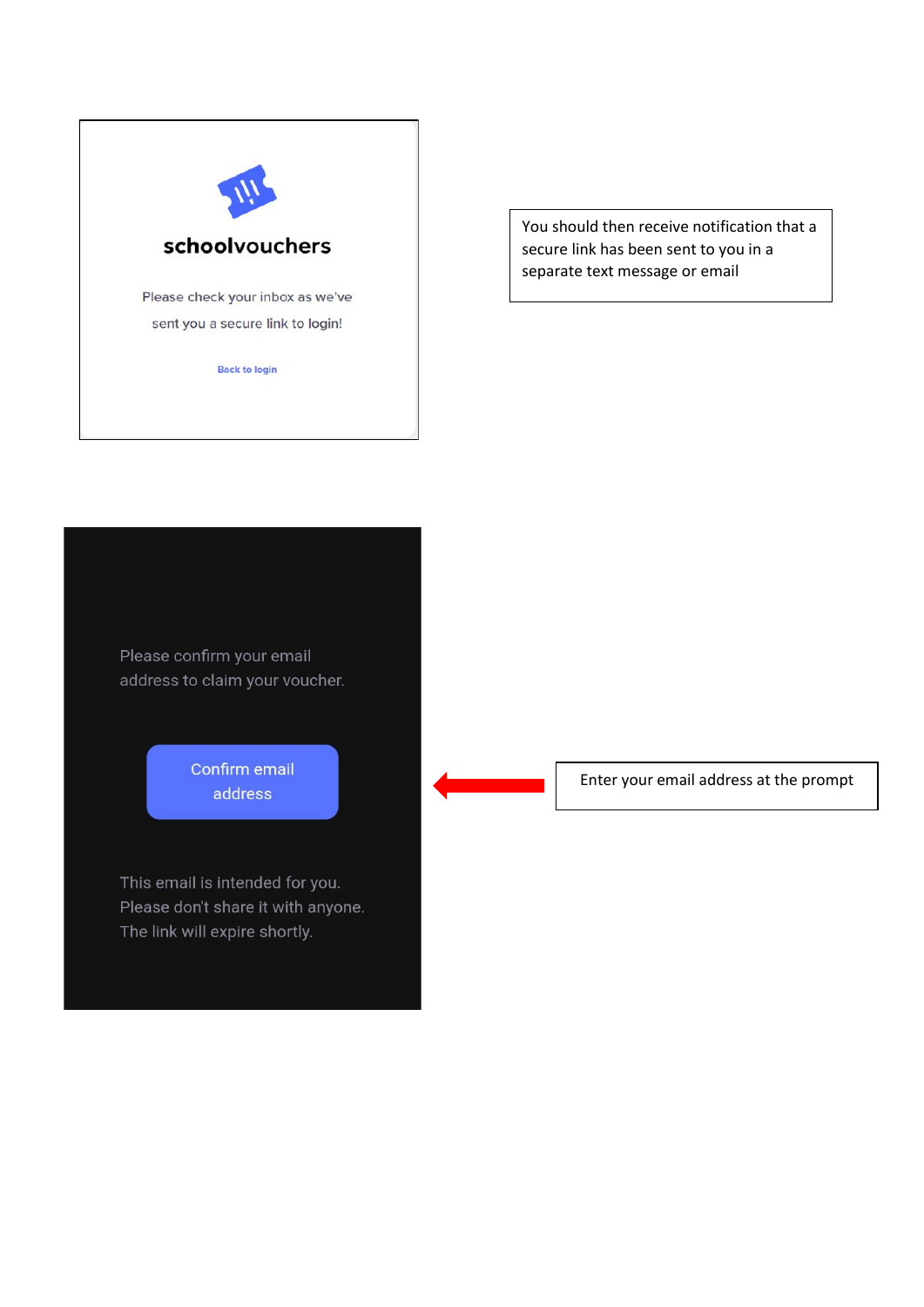

The new email confirms the value of your Tesco voucher

**Tick** the confirmation box then

**Press** confirm

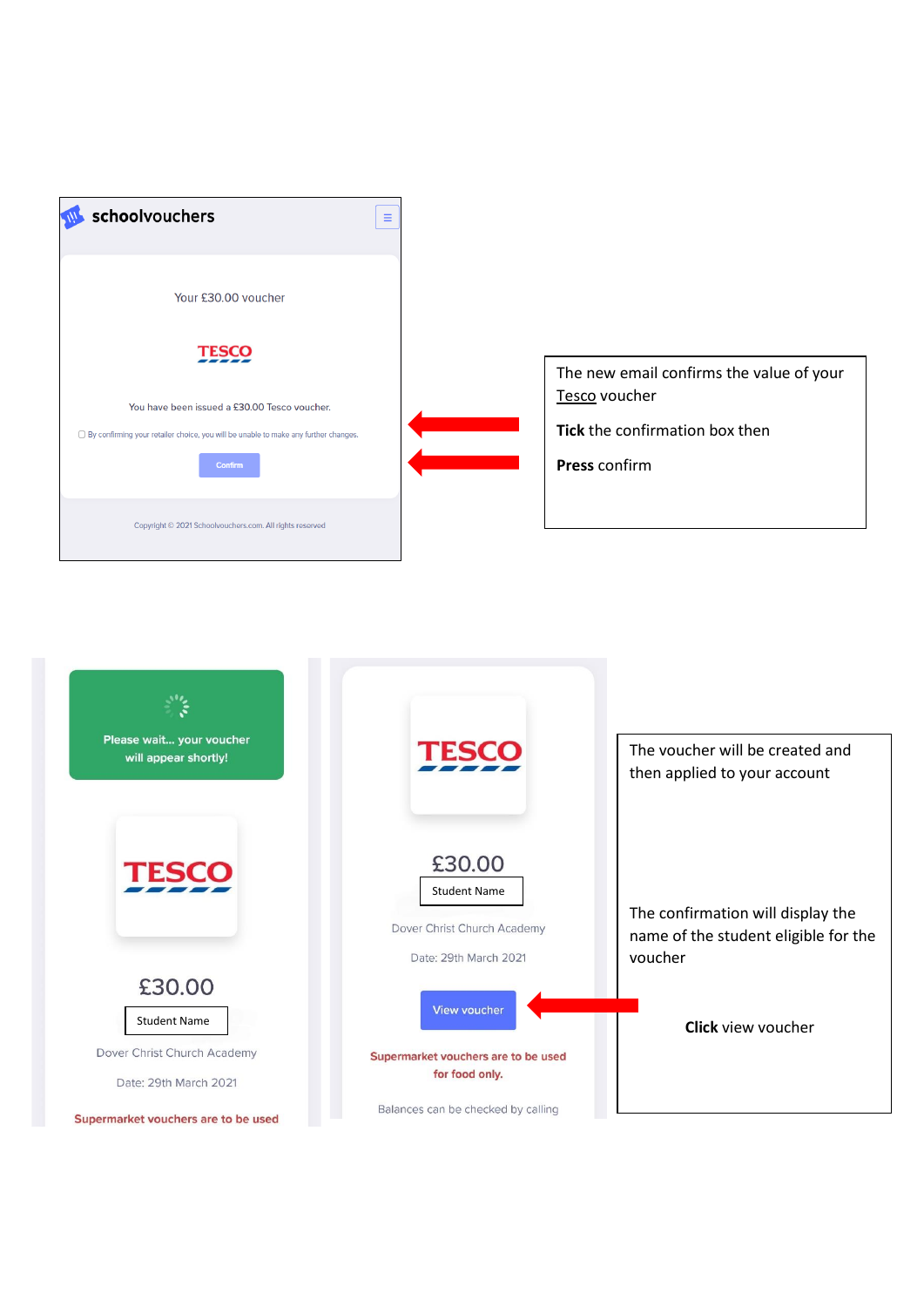